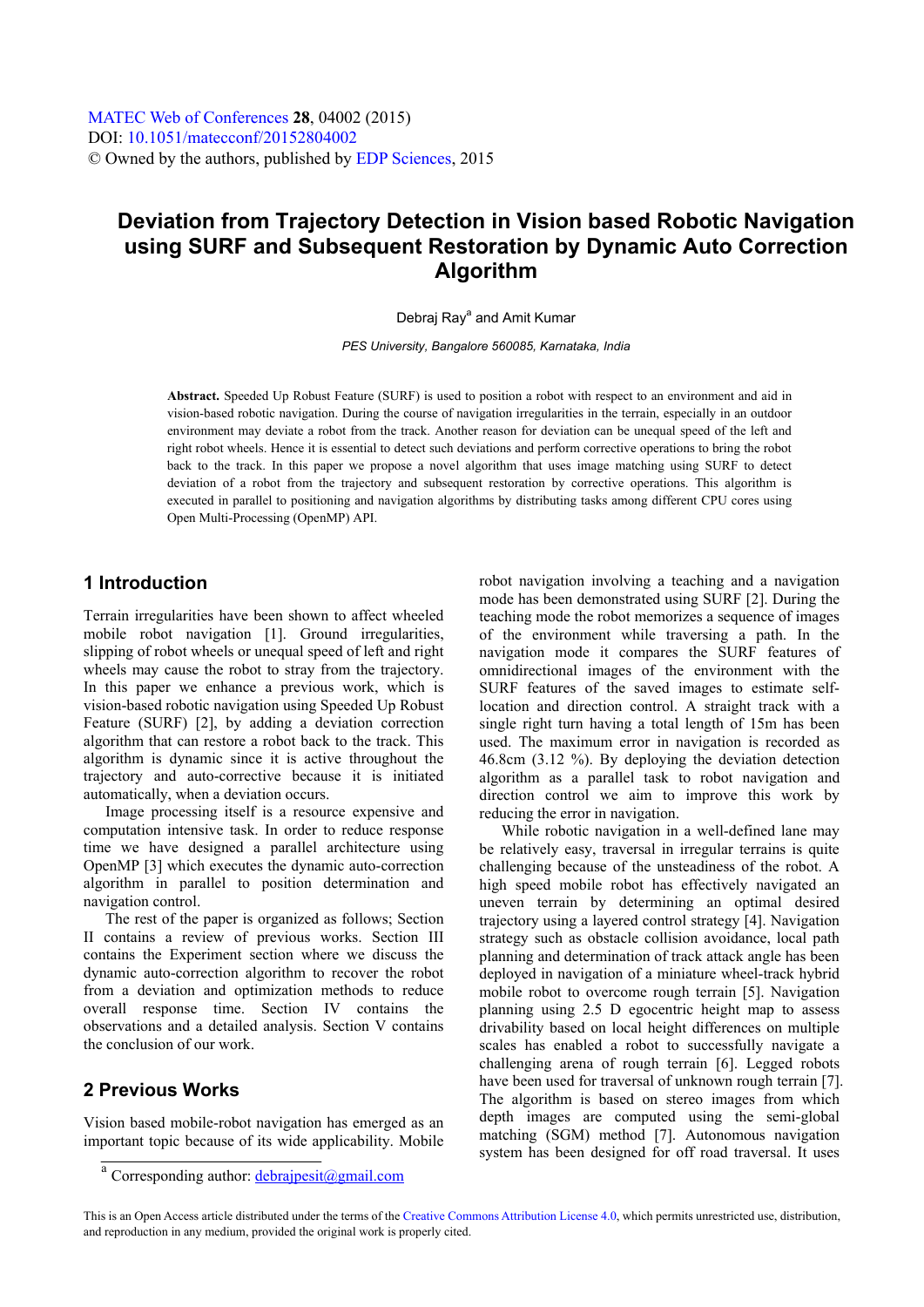long-range vision module to detect and avoid dead-ends and predict the traversability of areas up to 30 meters away [8]. In another work, an optimal landmark placement method has been discussed for minimizing the number of landmarks for which a bound on the maximum deviation of the robot from its desired trajectory can be guaranteed with high confidence [9].

### **3 Experiment**

In this experiment we have used a two-wheeled robot as shown in Fig. 1. The wheel motors are controlled by an Arduino board which has a connected Bluetooth module. Mounted on top of the robot is a smart phone which streams live video captured by its camera to a PC via Wi-Fi. The PC performs image processing and decides robot's movement by determining the robot's location in the environment. The PC then sends control information to the Arduino via Bluetooth. Like [2], the robot is taught routes during learning stage which it traverses during navigation stage.



**Figure1.** Image of the robot

The principal difference between our design of the robot and the design used in [2] is that we have used a smart phone camera which captures a flat or planar image instead of an omnidirectional camera that can capture a 360 degrees cylindrical image. Thus in our present work we locate a robot using only the front view which corresponds to the front region of an omnidirectional image. The front view image is also analyzed and checked for deviation from the trajectory. In case of deviation corrective operations are triggered to bring the robot back to the track. We use an algorithm called dynamic auto correction algorithm for this purpose.

This algorithm should work equally well for the design used in [2], where we can analyze all the four regions of an omnidirectional image separately and in parallel to check for deviation from the trajectory.

#### **3. 1 Dynamic auto-correction algorithm**

Fig. 2 illustrates this algorithm. It consists of three subimages which are themselves composed of two subimages. The image on the left side is of a landmark that is saved during the learning stage. The image on the right is of the same landmark captured when the robot was navigating to it. The landmark is detected by using SURF based image matching. Both the images are put on an OpenCV canvas (Fig. 2). The matched portion is indicated by enclosing it within a quadrilateral as shown in Fig. 2. Image 1, 2, 3 of Fig. 2 shows the different instances where the robot is on track, deviated towards left and towards right respectively. During navigation the

robot compares the corner coordinates of the matched portion with left and right boundary limits determined by experimentation to decide if there is any deviation. It is observed that when the right corner coordinates are lesser than 810, it indicates a deviation towards right (Image 2; left corner coordinates mean: 266, right corner coordinates mean: 695.5) and when the left corners exceeds 410, it indicates a deviation towards left (Image 3; left corner coordinates mean: 466, right corner coordinates mean: 876). Image 1 indicates the robot is on track with its corner coordinates (left corner coordinates mean: 300, right corner coordinates mean: 850) within boundary values.



Image 1: Robot is on track



Image 2: Robot has deviated towards left. Corrective action is "turn right"

Figure 2. Each of the images shown above consists of two sub images. The left image represent the landmark image which is saved during the learning stage, and the right image is a frame from a live video stream during the navigation stage. Image matching is performed to locate the landmark. Image 2 indicates the right corners of the matched portion are lesser than the right boundary value and Image 3 indicates that the left corners of the matched portion exceeded the left boundary value. In image 1 the scene corners are within left and right boundaries. The boundary values are computed purely by trial and error during experimentation.

#### **3.2 Dynamic auto correction operations**

In case of a deviation towards left, the corrective operation performed is turn right until the scene corners are within the boundary values. Similarly, in case of a deviation towards right, the corrective operation performed is turn left until the scene corners are within the boundary values.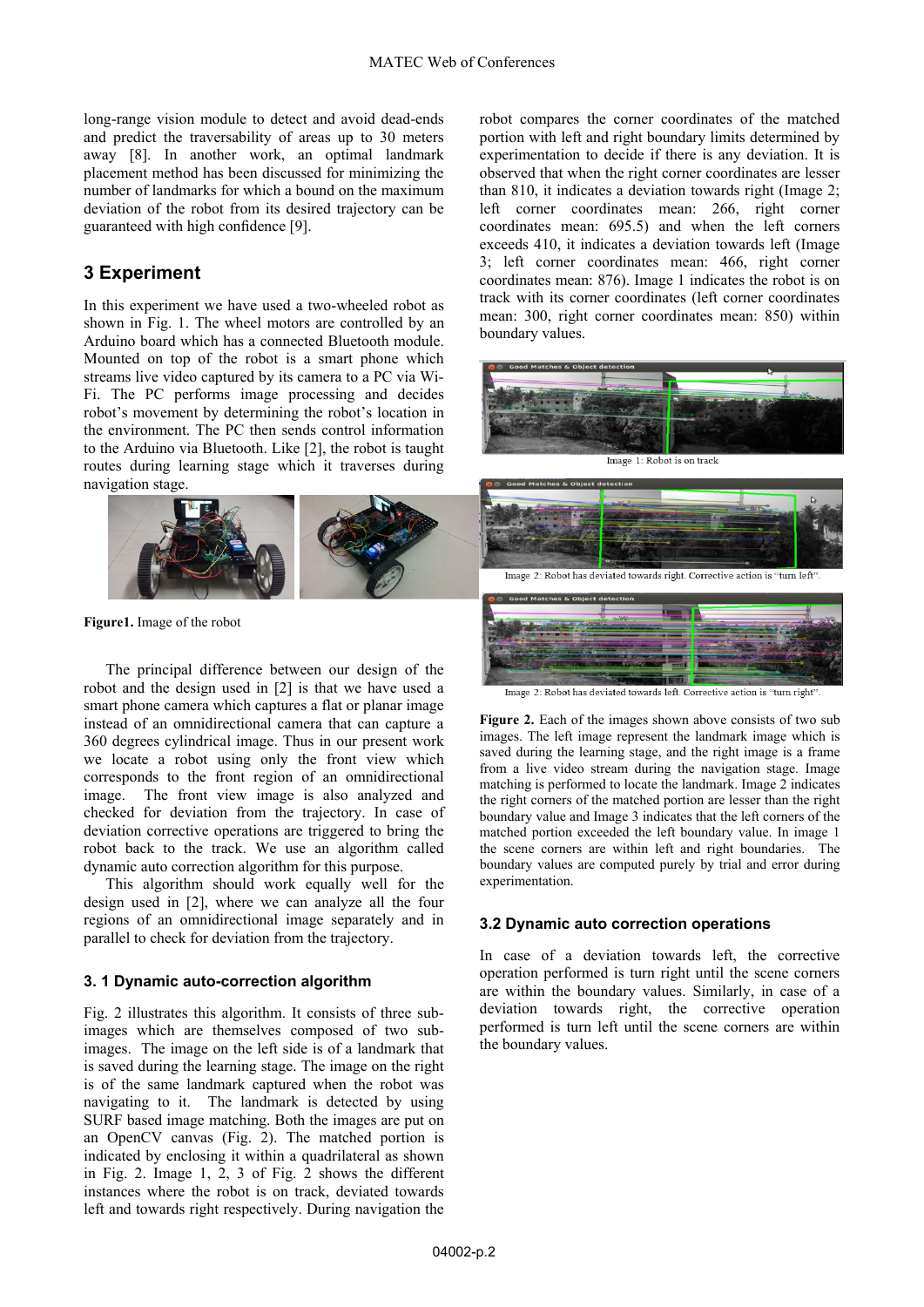

**Figure 3.** Parallel Architecture

#### **3.3 Execution**

The main operations during navigation are landmark detection, robot positioning with respect to the landmark, and dynamic auto-correction. These operations are grouped into stages and executed sequentially and with parallel stages. In sequential execution the operations are in the same order as mentioned, i.e. landmark detection, robot positioning, and dynamic auto-correction. In case of parallel execution (Fig. 3) robot positioning and dynamic auto-correction are executed in parallel. Physical Parallelism is achieved by splitting independent stages and assigning them to different CPU Cores. A maximum of two CPU cores process at a time in parallel execution.

### **4 Observation and Analysis**

**Table 1.** Information pertaining to different trajectories through which the robot has navigated F-Move forward; L-Turn Left; R- Turn Right; S- Stop

| S1             | No of | Operation                 | Dista | Radial   | Percen |
|----------------|-------|---------------------------|-------|----------|--------|
|                | Landm |                           | nce   | displace | tage   |
| N              | arks  |                           | Trave | ment     | error  |
| 0.             |       |                           | lled  |          |        |
|                |       |                           | ln m  |          |        |
|                | 5     | F.F.R.F.S                 | 8.36  | 10.032   | 1.2    |
| $\overline{2}$ | 8     | F, F, F, R, F, L, F, S    | 11.97 | 21.522   | 1.78   |
| 3              | 10    | F, F, F, F, F, L, F, R, F | 10.69 | 15.072   | 1.41   |
|                |       | .S                        |       |          |        |
| $\overline{4}$ | 14    | F.F.F.F.F.E.L.F.R.F       | 12.23 | 13.68    | 1.12   |
|                |       | ,F,F,L,F,S                |       |          |        |

Significant improvement was observed by incorporating dynamic auto correction as a parallel task

in robotic navigation using SURF. Table 1 indicates the radial displacement of the robot from the final destination point, for different number of landmarks and different distances traversed. The maximum percentage error was observed to be 1.78%.

Percentage Error = (Radial displacement from destination) / (Distance Travelled) \* 100

Inaccuracy in positioning introduced due to a deviation from the trajectory tends to propagate. Thus after multiple deviations, the probability that the robot will detect subsequent landmarks falls sharply. By restoring the robot to the trajectory during each deviation, we ensure deviation errors are not propagated and are automatically corrected whenever produced. Thus landmark detection probability remains consistently high and hence high navigation accuracy can be achieved.

**Table 2.** Average time to process each frame obtained from a live video stream for different architectures incorporated in vision-based robotic navigation with dynamic auto correction

| Sl.<br>No. | Architecture<br>Type | Average Time<br>for 1 Frame(in | Average Time<br>for 50 Frames |
|------------|----------------------|--------------------------------|-------------------------------|
|            |                      | seconds)                       | (in seconds)                  |
|            | Parallel             | 0.662                          | 41.56                         |
|            | Sequential           | 0.758                          | 55.46                         |

Table 2 indicates the execution time for various modes of execution. Execution time was least in the case of sequential execution with parallel stages. An improvement of 0.096 seconds in processing a single frame was observed in parallel architecture compared to a simple sequential run. Whereas for 50 frames, the average processing time in the parallel architecture was 41.56 seconds and in the sequential was 55.46 seconds. Execution time reduced in the case of parallel execution since independent stages executed on separate CPU cores thus achieving physical parallelism.

In the previous work [2], the trajectory was a straight route with a single right turn. However in our experiment we deployed complicated routes with multiple left and right turns (refer to Table 1). Since the robot could reach the destination with good accuracy and minimum failure, this clearly indicates the success of the dynamic autocorrection algorithm.

### **5 Conclusion**

Introduction of dynamic auto-correction as a separate task executed in parallel to position detection and navigation control led to a remarkable improvement in mobile robot navigation using SURF. Compared to the previous work [2] an improvement of 1.34% accuracy is obtained. Dynamic auto-correction can ensure traversal of uneven terrain and complicated trajectories with minimum chance of failure. The parallel architecture reduced overhead of processing and time delay in response from the robot. For further enhancement, we can use on board computer for the robot to eliminate time delay involved in Bluetooth and Wi-Fi communication. Upgrading the robot to use an omnidirectional camera